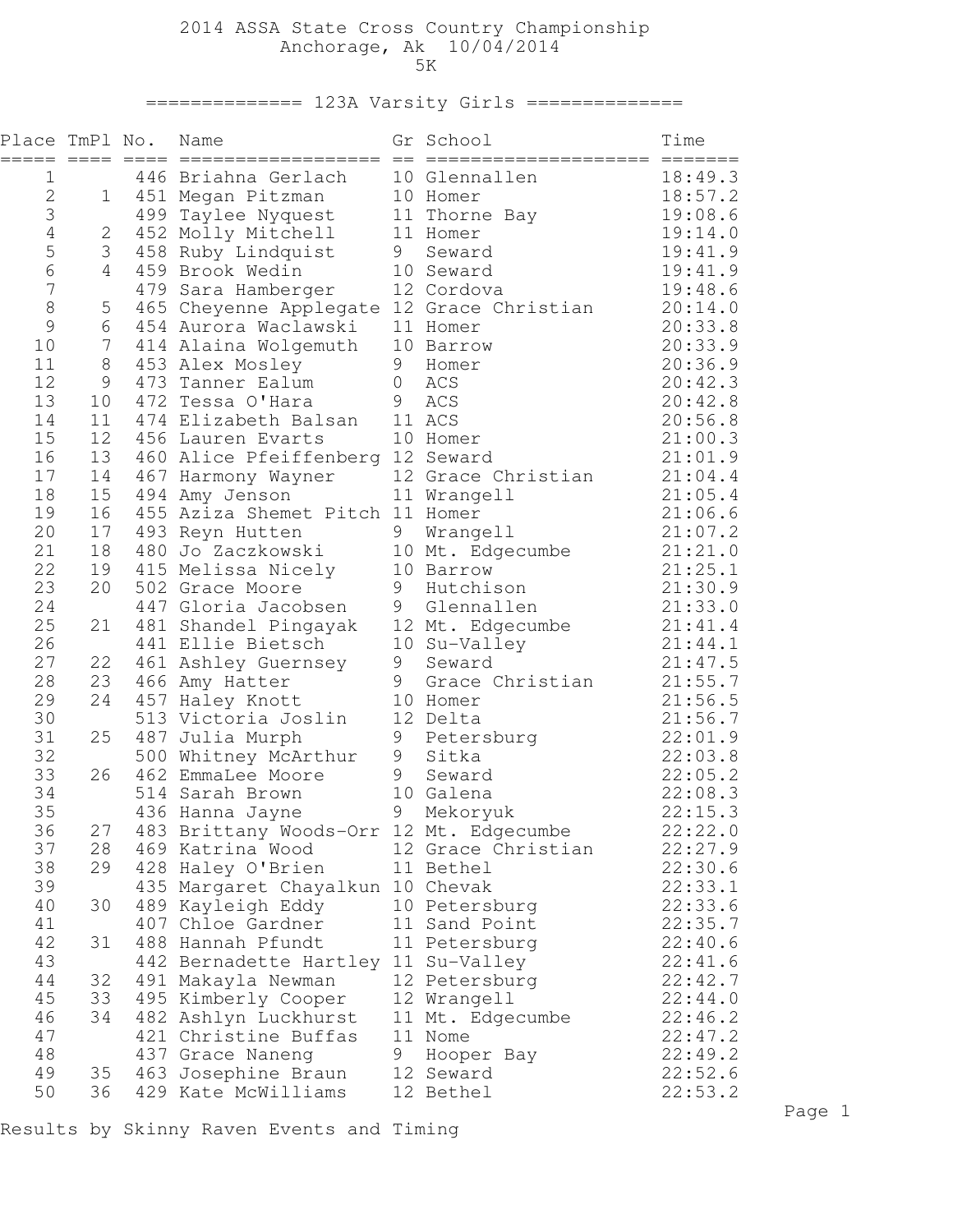## 2014 ASSA State Cross Country Championship Anchorage, Ak 10/04/2014 5K

============== 123A Varsity Girls ==============

| Place TmPl No. |          |     | Name<br>==================                 |         | Gr School                  | Time<br>=======    |
|----------------|----------|-----|--------------------------------------------|---------|----------------------------|--------------------|
| 51             | 37       |     | 464 Iris Anderson                          |         | 11 Seward                  | 22:55.9            |
| 52             |          |     | 501 Alecia Barlow                          |         | 10 Craig                   | 22:57.7            |
| 53             | 38       |     | 468 Allie Jarvis                           |         | 10 Grace Christian         | 23:02.4            |
| 54             | 39       |     | 504 Haley Spencer                          |         | 12 Hutchison               | 23:07.7            |
| 55             |          | 515 | Tavifa Timoshenko                          |         | 12 Delta                   | 23:07.7            |
| 56             | 40       |     | 490 Madisyn Parker                         | 9       | Petersburg                 | 23:16.5            |
| 57             | 41       |     | 508 Brianna Hernandez                      | 9       | Eielson                    | 23:16.6            |
| 58             |          | 423 | Ivory Okleasik                             |         | 10 Nome                    | 23:16.9            |
| 59<br>60       |          |     | 425 Mary Fiskeaux<br>503 Cora Farrell      | 9       | Nome                       | 23:18.9<br>23:25.5 |
| 61             | 42<br>43 |     | 486 Laura Ekada                            | 9       | 10 Hutchison               | 23:30.1            |
| 62             | 44       |     | 401 Christian Escalant 12 Unalaska         |         | Mt. Edgecumbe              | 23:31.2            |
| 63             |          |     | 408 Hannah Berkoski                        | 9       | Dillingham                 | 23:32.6            |
| 64             | 45       |     | 476 Becca Land                             |         | 11 ACS                     | 23:35.0            |
| 65             | 46       |     | 416 Chloe Mongoyak-Bro 10 Barrow           |         |                            | 23:35.9            |
| 66             | 47       |     | 484 Jasmine Jemewouk                       |         | 11 Mt. Edgecumbe           | 23:36.7            |
| 67             |          |     | 443 Kestrel Gilliam                        |         | 10 Su-Valley               | 23:36.9            |
| 68             | 48       |     | 430 Amber Wade                             |         | 10 Bethel                  | 23:38.1            |
| 69             | 49       |     | 492 Erin Pfundt                            | 9       | Petersburg                 | 23:38.8            |
| 70             |          |     | 516 Mariah Wigley                          | 9       | Galena                     | 23:40.5            |
| 71             | 50       |     | 471 Alex Durazo                            |         | 12 Grace Christian         | 23:40.6            |
| 72             | 51       |     | 475 Courtney Mitchell                      |         | 11 ACS                     | 23:45.6            |
| 73             | 52       |     | 470 Anna Jarvis                            |         | 11 Grace Christian         | 23:51.3            |
| 74             |          |     | 424 Bianca Trowbridge                      |         | 10 Nome                    | 23:55.0            |
| 75             |          |     | 412 Emily McArthur                         |         | 10 Dillingham              | 23:58.0            |
| 76             |          |     | 439 Esther Rivers                          |         | 10 Scammon Bay             | 24:02.2            |
| 77             |          |     | 422 Calia Sieh                             |         | 98 Kotzebue                | 24:02.9            |
| 78             | 53       |     | 505 Carmella Flynn                         |         | 10 Hutchison               | 24:15.6            |
| 79             |          |     | 448 Megan Hickman                          |         | 11 Nikolaevsk              | 24:17.5            |
| 80             |          | 427 | Iri Hailstone                              |         | 11 Noorvik                 | 24:18.6            |
| 81             |          |     | 438 Alana Ulak                             |         | 12 St. Mary's              | 24:18.9            |
| 82             |          |     | 449 Cecily Nicoll                          | $\circ$ | Effie Kokrine              | 24:27.9            |
| 83             | 54       | 509 | Shelby McCahon                             |         | 11 Eielson                 | 24:38.9            |
| 84             |          |     | 409 Kara Andrews                           |         | 10 New Stuyahok            | 24:39.6            |
| 85             |          |     | 426 Anikan Peniptchuk                      | $\circ$ | Shaktoolik                 | 24:40.9            |
| 86             | 55       |     | 402 Amelia Napper                          |         | 11 Unalaska                | 24:43.4            |
| 87             | 56       |     | 403 Alanna Kochuten                        |         | 11 Unalaska                | 24:46.6            |
| 88             | 57       |     | 432 Sophie Swope<br>485 Julie Amaktoolik   |         | 11 Bethel                  | 24:50.0            |
| 89<br>90       | 58<br>59 |     |                                            | 9       | 10 Mt. Edgecumbe<br>Bethel | 24:56.5<br>25:26.1 |
| 91             | 60       |     | 433 Dorothy Bukowski<br>431 Brittney Boney |         | 10 Bethel                  | 25:31.2            |
| 92             |          |     | 410 Lena Coolidge                          |         | 12 Dillingham              | 25:33.9            |
| 93             |          |     | 413 Dantezza Pangilina                     |         | 10 Sand Point              | 25:34.9            |
| 94             | 61       |     | 496 Darian Meissner                        |         | 12 Wrangell                | 25:37.4            |
| 95             |          |     | 411 Anna Hansen                            |         | 10 Bristol Bay             | 25:58.8            |
| 96             | 62       |     | 498 Kaylauna Churchill                     |         | 10 Wrangell                | 26:01.9            |
| 97             | 63       |     | 404 Taylor Holman                          |         | 10 Unalaska                | 26:16.3            |
| 98             | 64       |     | 510 Elizabeth Baumann                      | 9       | Eielson                    | 26:16.4            |
| 99             |          |     | 444 Celeste Harrell                        |         | 10 Su-Valley               | 26:16.8            |
| 100            | 65       |     | 506 Jacy Flynn                             | 9       | Hutchison                  | 26:18.9            |

Results by Skinny Raven Events and Timing

Page 2